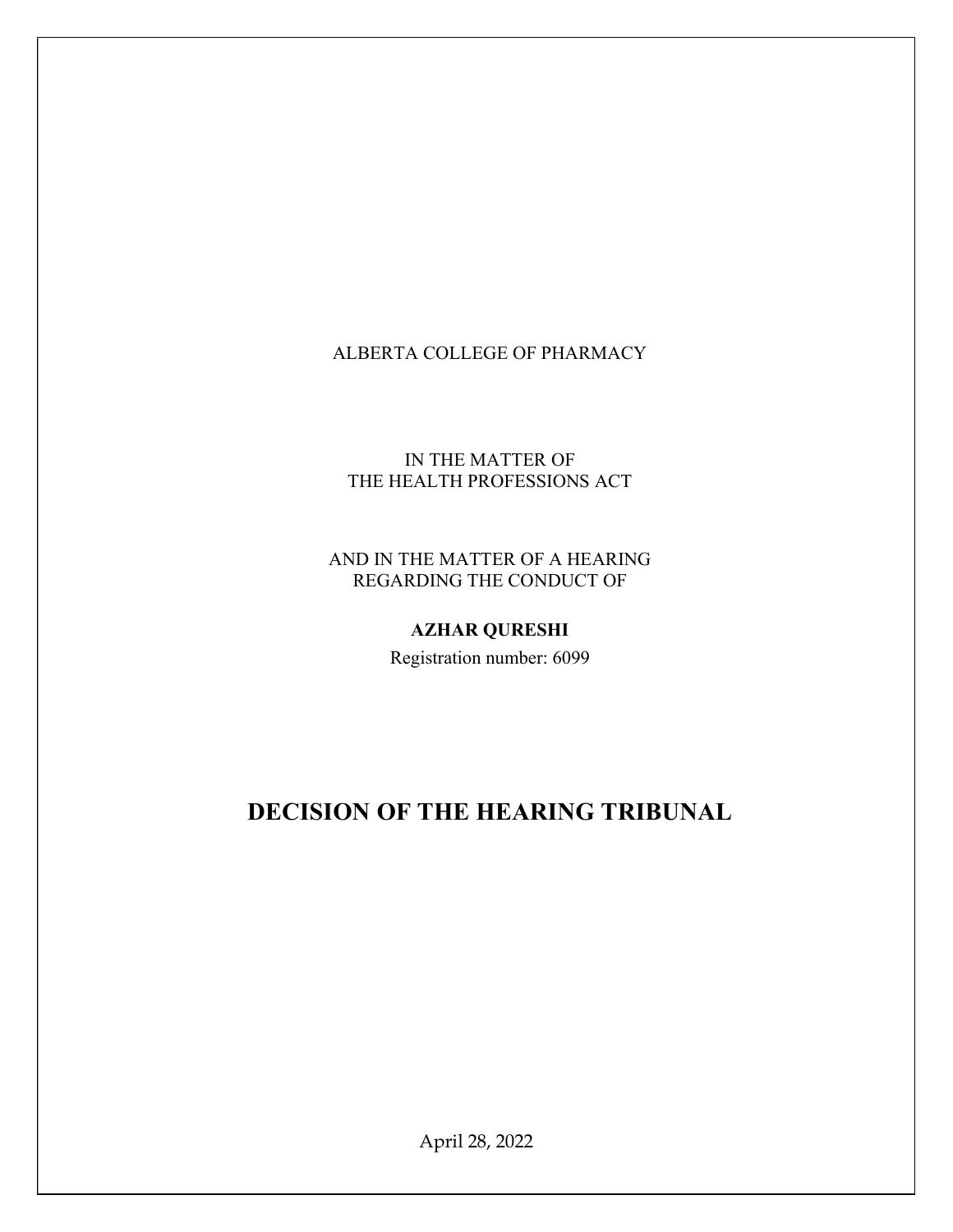## I. INTRODUCTION

The Hearing Tribunal held a hearing into the conduct of Azhar Qureshi on March 14, 2022. In attendance on behalf of the Hearing Tribunal were Anjli Acharya (pharmacist and chair), Patrick Thomson (pharmacist), Juane Priest (public member) and David Rolfe (public member).

The hearing took place via video conference. The hearing was held under the terms of Part 4 of the Health Professions Act ("HPA").

In attendance at the hearing were James Krempien, Complaints Director of the Alberta College of Pharmacy (the "College"), Annabritt Chisholm, legal counsel for the Complaints Director, Azhar Qureshi, Investigated Member, Zachary Al-Khatib, legal counsel for Mr. Qureshi, and Jason Kully, independent legal counsel to the Hearing Tribunal.

Margaret Morley, Hearings Director of the College, was also present. Ms. Morley did not participate in the hearing but was available to assist in administering the virtual hearing.

There were no objections to the jurisdiction of the Hearing Tribunal to hear the matter or to the composition of the Hearing Tribunal.

### II. ALLEGATIONS

The allegations set out in the Notice of Hearing were:

IT IS ALLEGED THAT, while you were a registered clinical pharmacist and the owner and proprietor of Copperstone Pharmacy (ACP Licence #3852), Evansdale Pharmacy (ACP Licence #2830), Health[y] Choice Pharmacy 101 (ACP Licence #2895), Hudson Pharmacy (ACP Licence #4029) and Super Mark Drugs (ACP Licence #3020), (collectively "the Pharmacies"), you:

- 1. Removed drugs, including Schedule 1 and 2 drugs, from one or more of the Pharmacies and stored them at Edmonton, AB, which is not a licensed pharmacy;
- 2. Removed records containing pharmacy patients' personal health information from one or more of the Pharmacies and stored them at Edmonton, AB, when none of the Pharmacies were authorized to maintain pharmacy records at that location;
- 3. Prevented the licensee of one or more of the Pharmacies from carrying out their obligation to:
	- a. ensure their pharmacy operates in accordance with the Pharmacy and Drug Act, and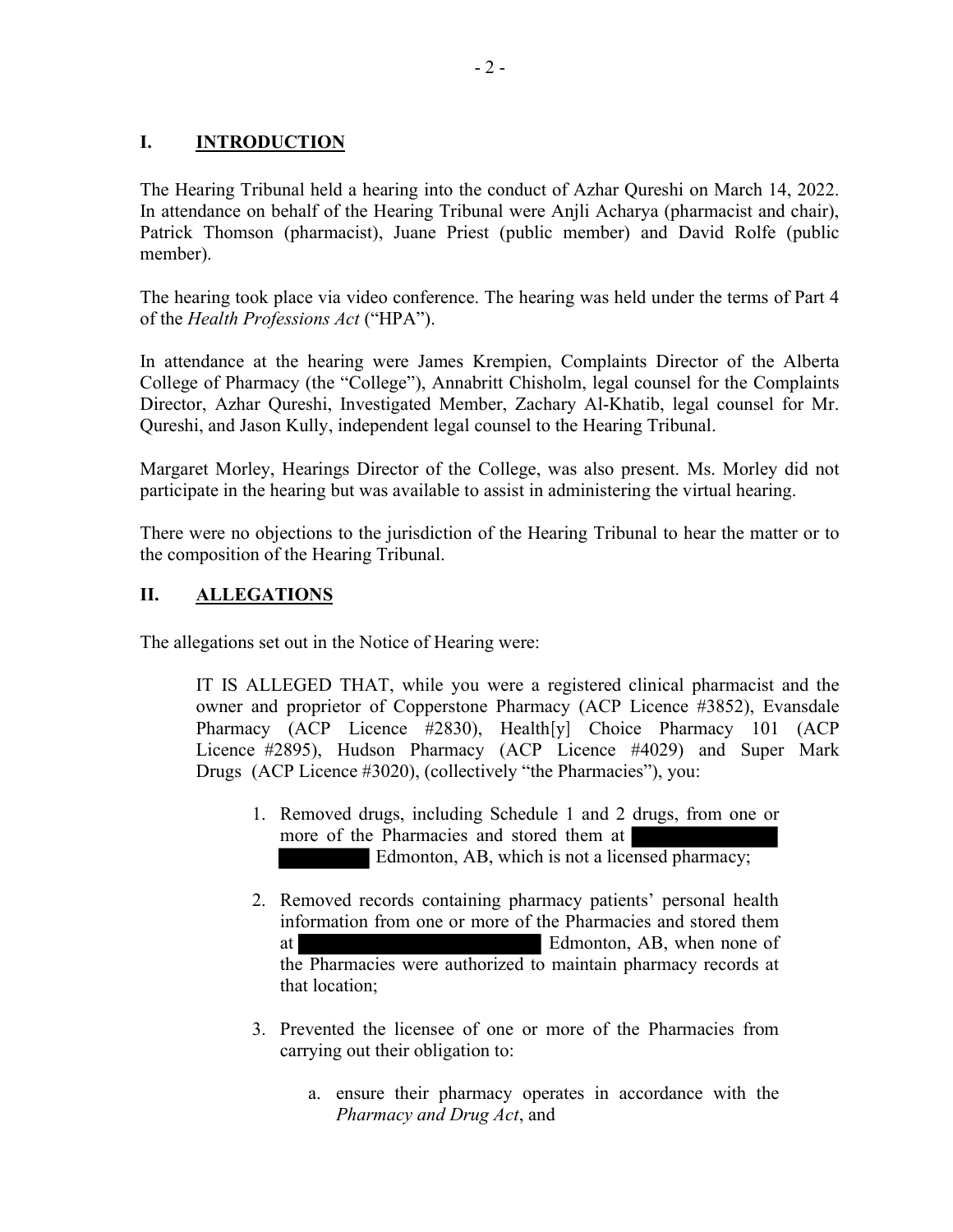b. ensure records are kept under the care and control of the licensee

when you removed drugs and records containing pharmacy patients' personal health information from one or more of the Pharmacies to store them at Edmonton, AB, without the knowledge of the Pharmacies' licensees.

IT IS ALLEGED THAT your conduct in these matters:

- a. Breached your statutory and regulatory obligations to the Alberta College of Pharmacy as an Alberta pharmacist and a pharmacy proprietor,
- b. Undermined the integrity of the profession,
- c. Decreased the public's trust in the profession,
- d. Created the potential for patient harm, and
- e. Failed to exercise the professional and ethical judgment expected and required of an Alberta pharmacist and pharmacy proprietor.

IT IS ALLEGED THAT your conduct constitutes a breach of the following statutes and standards governing the practice of pharmacy:

- Standards 1 and 2 and sub-sections 1.1, 1.2 and 2.1(e) of the Standards of Practice for Pharmacists and Pharmacy Technicians,
- Principles  $1(1,7)$ , 4, 6(3) and  $10(1)$  of the ACP Code of Ethics,
- Sub-sections  $60(1)(a)$ ,  $60(2)(a)$ ,  $60(2)(b)$  and  $107(1.1)(a)$  of the Health Information Act ("HIA");
- Sub-sections 8(1) and 8(6) of the Health Information Regulation,
- Sections 3,  $11(2)(c)$ ,  $11(3)$ ,  $31(2)(c)$ , and  $32(2)(d)$  of the Pharmacy and Drug Act; and
- Sub-sections 12(3), 12(6)(a), 12(6)(b) of the Pharmacy and Drug Regulation.

and that your conduct set out above and the breach of some or all of these provisions constitutes unprofessional conduct pursuant to the provisions of sections  $1(1)(pp)(i)$ ,  $1(1)(pp)(ii)$ ,  $1(1)(pp)(iii)$  and  $1(1)(pp)(xii)$  of the *Health Professions Act* and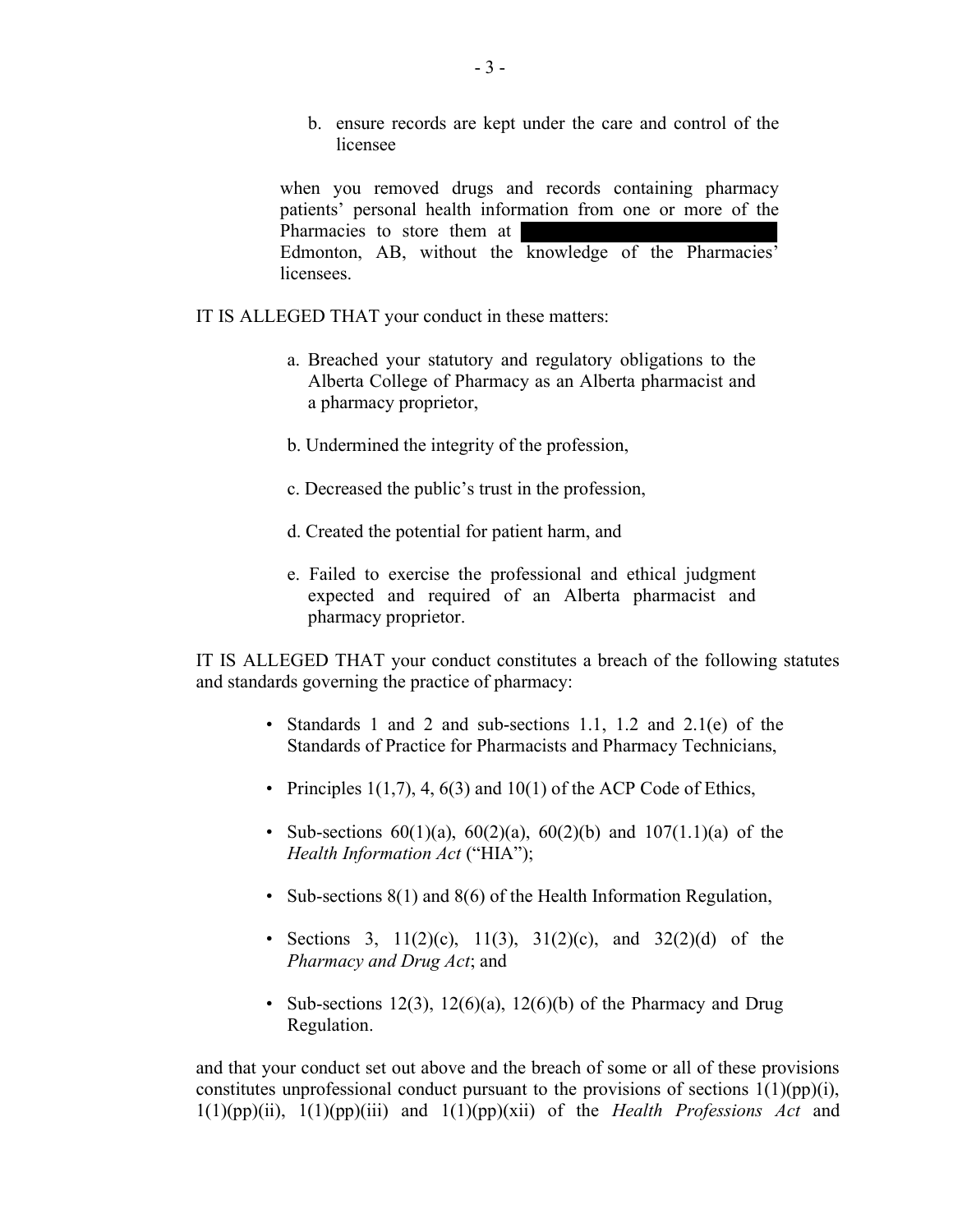misconduct pursuant to the provisions of sections  $1(1)(p)(i)$ ,  $1(1)(p)(ii)$ ,  $1(1)(p)(vi)$ and  $1(1)(p)(ix)$  of the *Pharmacy and Drug Act*.

Ms. Chisholm advised that the College was withdrawing the allegation that Mr. Qureshi's conduct decreased the public's trust in the profession.

#### III. EVIDENCE AND SUBMISSIONS

The hearing proceeded with an Agreed Statement of Facts and an Admission of Unprofessional Conduct on the part of Mr. Qureshi. No witnesses were called to testify.

The following exhibits were entered by agreement of the parties:

Exhibit 1: Agreed Exhibit Book, which included the Notice of Hearing, an Admission of Unprofessional Conduct, and an Agreed Statement of Facts.

The Agreed Statement of Facts provided by the parties indicated:

- 1. At all relevant times, Mr. Qureshi was a registered member of the College on the clinical pharmacist register and practiced as a pharmacist and was the owner and proprietor of Copperstone Pharmacy (ACP License #382), Evansdale Pharmacy (ACP License #2830), Health[y] Choice Pharmacy 101 (ACP License #2895), Hudson Pharmacy (ACP License #4029) and Super Mark Drugs (ACP License #3020).
- 2. On March 6, 2021, Mr. Krempien received a call from Det. of the Edmonton Police Service ("EPS"). A memorandum from **the call outlined** the following information that Mr. Krempien received from Det.
	- a. On February 24, 2021  $\qquad \qquad \text{sing by his wife and}$ located by EPS at Edmonton (the "Apartment").
	- b. The Apartment was in Mr. Qureshi's name.
	- c. During EPS' attendance at the Apartment, Mr. Qureshi was found alone and in medical distress.
	- d. EPS did not know the cause of Mr. Qureshi's medical distress but indicated he had been transported to the hospital and released the next day.
	- e. In the Apartment, EPS discovered a large quantity of previously dispensed, patient-labelled pill bottles containing prescription drugs, as well as prescription ointments, syrups and other dosage forms. Many of the prescription drugs were expired or unused.
	- f. EPS identified over 150 separate exhibits related to the prescription drugs found in the Apartment and seized tens of thousands of pills. EPS drug experts estimated that 1/3 pills were substances under the Controlled Drugs and Substances Act and 2/3 were substances under the Food and Drug Act.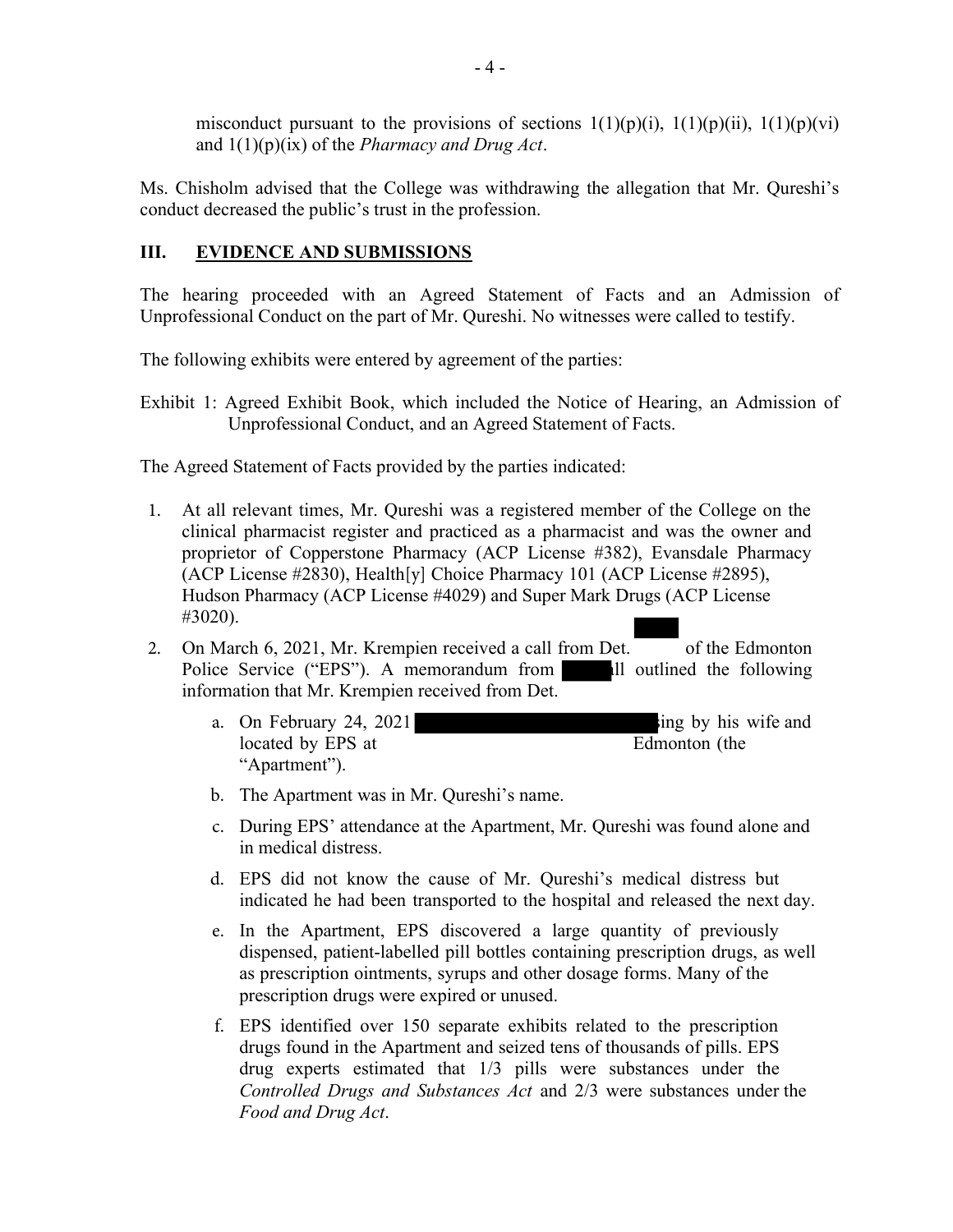- g. EPS was conducting an investigation, which Mr. Qureshi was aware of. No charges had been laid.
- 3. Based on information received from Det. Mr. Krempien opened a complaint under Section 56 of the HPA and referred the matter to an investigation. Mr. Krempien appointed himself and Ms. Jennifer Mosher as investigators. The information gathered during the investigation resulted in Mr. Krempien's determination that this matter must be referred to a hearing.
- 4. On March 9, 2021, Mr. Krempien provided a letter to Mr. Qureshi notifying him about the complaint and requesting his response.
- 5. On March 19, 2021, Mr. Krempien spoke with Det. who indicated that the EPS investigation was ongoing, but that EPS members and drug experts had found no signs of drug trafficking at the Apartment. Det. also indicated that although cash was found at the Apartment, it was found prepared in bank deposit form and may have come from the pharmacies.
- 6. On April 7, 2021, Mr. Qureshi provided a written response to the complaint. In his response, Mr. Qureshi indicated that:
	- a. The Apartment was not a "personal residence" or a licensed pharmacy but was a corporate office used to conduct business for the pharmacies, as well as a safe place to gather manufacturer return drugs and expired drugs from the pharmacies for disposal during the ongoing COVID-19 pandemic. Mr. Qureshi provided a Registration Statement and Annual Return which showed that the Apartment's address was registered as the corporate address for at least one of the pharmacies.
	- b. On February 24, 2021 he was sorting and processing the expired drugs that he removed from the pharmacies when he fell ill due to an allergy and lost consciousness after ingesting Benadryl to self-treat his allergic reaction.
	- c. The drugs in the Apartment were not for his personal consumption.
	- d. He removed the drugs from the pharmacies and brought them to the Apartment as a method of managing loss prevention at the pharmacies. At the Apartment he sorted drugs for returns to the appropriate distributor or to be disposed of in an environmentally suitable manner.
	- e. It would have been unsafe to store and process the drugs at his home residence or at the pharmacies due to the ongoing COVID-19 pandemic.
	- f. No staff or pharmacy licensees of the pharmacies had been involved in this matter.
- 7. On April 9, 2021, Mr. Krempien requested information and documentation from the EPS investigation, including information pertaining to the storage of the prescription drugs and records containing patient health information in the Apartment.
- 8. On May 13, 2021, Mr. Krempien received documentation from EPS which confirmed that: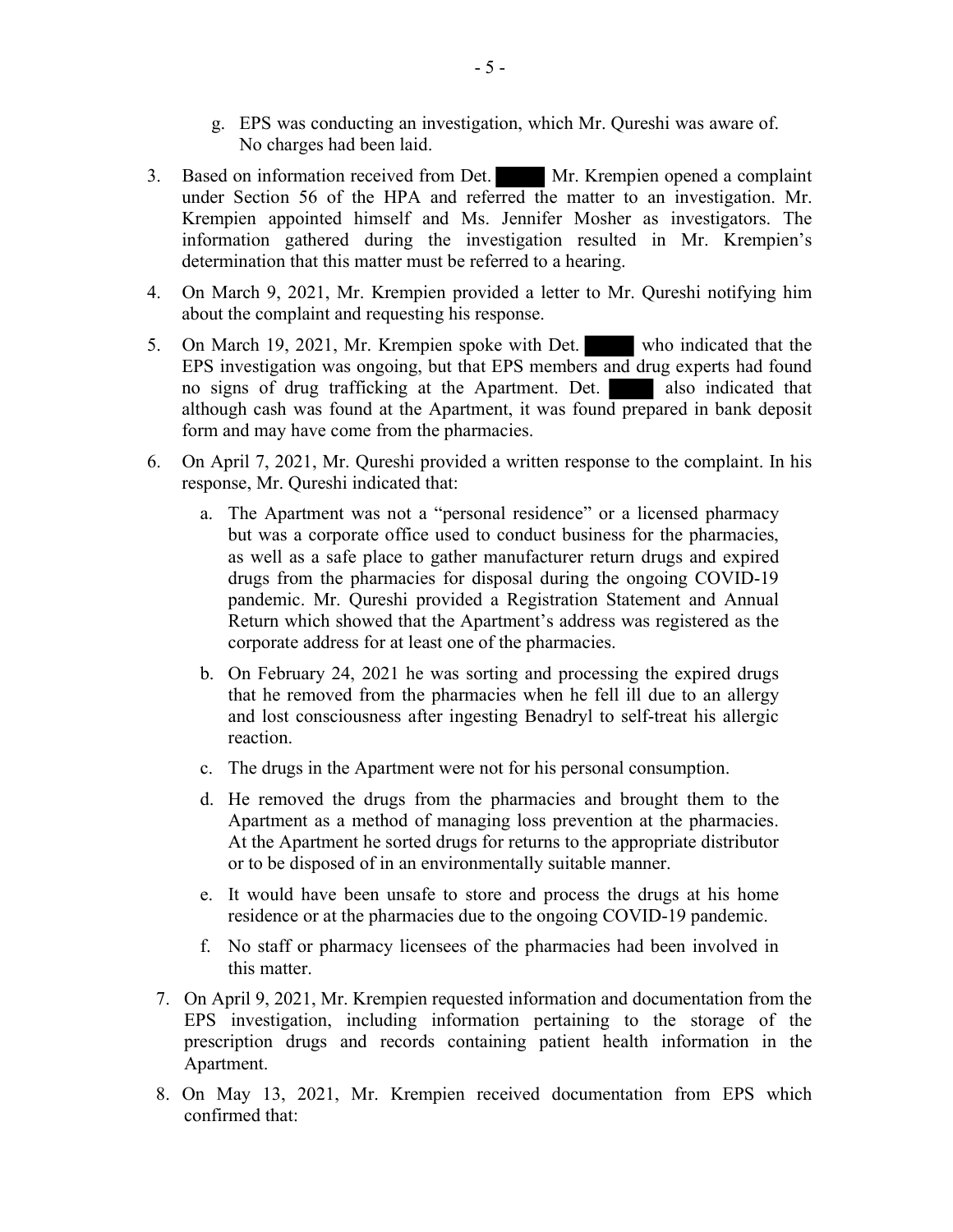- a. 153 drug exhibits containing Schedule 1 and 2 drugs were seized from the Apartment; and,
- b. The majority of the exhibits had prescription labels containing patient health information attached.
- 9. On May 21, 2021, Mr. Krempien received an email which confirmed that none of the pharmacies had submitted an application to maintain pharmacy records at the Apartment.
- 10. Over the course of the investigation Mr. Krempien found no evidence Mr. Qureshi trafficked or intended to traffic any of the drugs found in the Apartment.
- 11. EPS did not lay charges against Mr. Qureshi resulting from its investigation into the February 24, 2021 incident at the Apartment.
- 12. Mr. Qureshi has no prior findings of unprofessional conduct or matters referred to a Hearing Tribunal.

The admissions provided by Mr. Qureshi were as follows:

- 1. Mr. Qureshi admitted the three allegations set out in the Notice of Hearing.
- 2. Mr. Qureshi agreed and acknowledged his conduct breached his statutory and regulatory obligations to the College as an Alberta pharmacist and pharmacy proprietor, undermined the integrity of the profession, created the potential for patient harm, and that he failed to exercise the professional and ethical judgment expected and required of an Alberta pharmacist and pharmacy proprietor.
- 3. Mr. Qureshi agreed and acknowledged his conduct breached Standard 1 and 2 and Sub-sections 1.1, 1.2, and 2.1(e) of the Standards of Practice for Pharmacists and Pharmacy Technicians; Principles 1(1,7), 4, 6(3) and 10(1) of the College's Code of Ethics; Sub-sections  $60(1)(a)$ ,  $60(2)(a)$ ,  $60(2)(b)$  and  $107(1.1)(a)$  of the *Health* Information Act; Sub-sections 8(1) and 8(6) of the Health Information Regulation; Sections 3,  $11(2)(c)$ ,  $11(3)$ ,  $31(2)(c)$ , and  $32(2)(d)$  of the *Pharmacy and Drug Act*; and Sub-sections 12(3), 12(6)(a), and 12(6)(b) of the Pharmacy and Drug Regulation.
- 4. Mr. Qureshi admitted his conduct constituted "unprofessional conduct" as defined in Sections  $1(1)(pp)(i)$ ,  $1(1)(pp)(ii)$ ,  $1(1)((pp)(iii)$  and  $1(1)(pp)(xii)$  of the HPA.
- 5. Mr. Qureshi admitted his conduct constituted misconduct pursuant to Sections  $1(1)(p)(i)$ ,  $1(1)(p)(ii)$ ,  $1(1)(p)(vi)$ , and  $1(1)(p)(ix)$  of the *Pharmacy and Drug Act*.

Ms. Chisholm outlined the three allegations brought forward and how the complaint came before the Complaints Director. She explained each allegation in detail. She advised that the Hearing Tribunal's role was to determine if the allegations had been proven by the Complaints Director on a balance of probabilities and to determine if the proven conduct constituted unprofessional conduct under the HPA.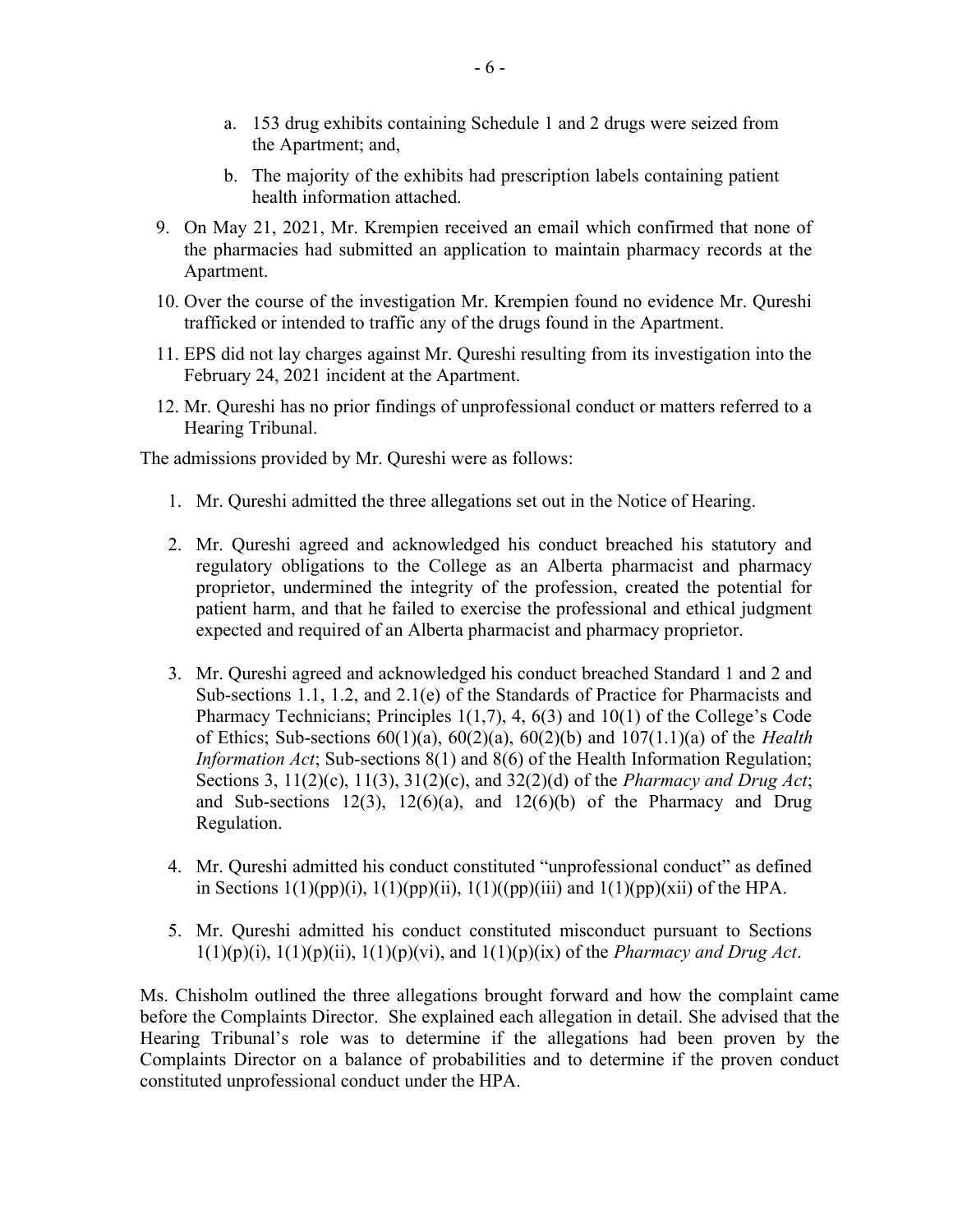Ms. Chisolm explained the evidence before the Tribunal was in the form of an Admission of Unprofessional Conduct and an Agreed Statement of Facts with supporting documents that included copies of memos from the Complaints Director that detailed conversations he had with an Edmonton Police Service Detective. She advised the evidence also included the Complaints Director's Record of Decision; a letter from the Complaints Director to Mr. Qureshi providing him information about the decision to conduct an investigation, and Mr. Qureshi's response to the complaint. Ms. Chisholm submitted these documents provided the necessary information to prove the allegations and to demonstrate the conduct amounted to unprofessional conduct.

Ms. Chisholm reviewed Mr. Qureshi's Admission of Unprofessional Conduct found in Exhibit 1 and submitted he admitted to what was alleged in the Notice of Hearing.

Ms. Chisholm reviewed the Agreed Statement of Facts. She submitted that pharmacists are entrusted under the *Pharmacy and Drug Act* to store drugs within licensed pharmacies and entrusted by the Health Information Act to be custodians of Albertans' health information and that Mr. Qureshi, through his conduct, disregarded both responsibilities. By removing patient records from the pharmacy and storing them in an unauthorized location, Mr. Qureshi also created the potential for patient harm, and the potential for patient information to be accessed by third parties in an unauthorized manner. Ms. Chisholm acknowledged there was no actual evidence of patient harm or access by a third party, besides the police. Ms. Chisholm submitted as a current proprietor of pharmacies in Alberta, Mr. Qureshi was expected to understand a licensee's obligations to maintain drugs and patient records in a pharmacy. She stated the evidence demonstrated that the licensees of Mr. Qureshi's pharmacies were not involved in his decision to remove the drugs or the attached patient information from the pharmacies and that his actions had the effect of preventing them from upholding their duties. Ms. Chisholm reviewed the specific sections and standards that Mr. Qureshi admitted he breached and explained how Mr. Qureshi's conduct contravened the specific obligations.

Mr. Al-Khatib submitted the allegations arose from a single act, which was the removal of Schedule 1 and 2 pharmaceuticals from the pharmacies identified to a corporate office of one of the pharmacies. He advised that there were no overt signs of trafficking and that the drugs were found largely in vials. The patient information on the vials is what gave rise to the allegation about removing private patient information. Mr. Al-Khatib submitted that Mr. Qureshi made a mistake of removing the pharmaceuticals, in the unique circumstances of the COVID pandemic, without adequate steps and permissions from the College. He submitted that Mr. Qureshi did not take the necessary due diligence, which was to seek the permission of the College before removing the pharmaceuticals with the attached patient labels from the pharmacies.

## VII. FINDINGS

During the hearing, the Hearing Tribunal verbally advised the parties that it accepted Mr. Qureshi's admissions of unprofessional conduct and found that the allegations were proven and amounted to unprofessional conduct.

The agreed facts and documentation support the admissions of unprofessional conduct made by Mr. Qureshi.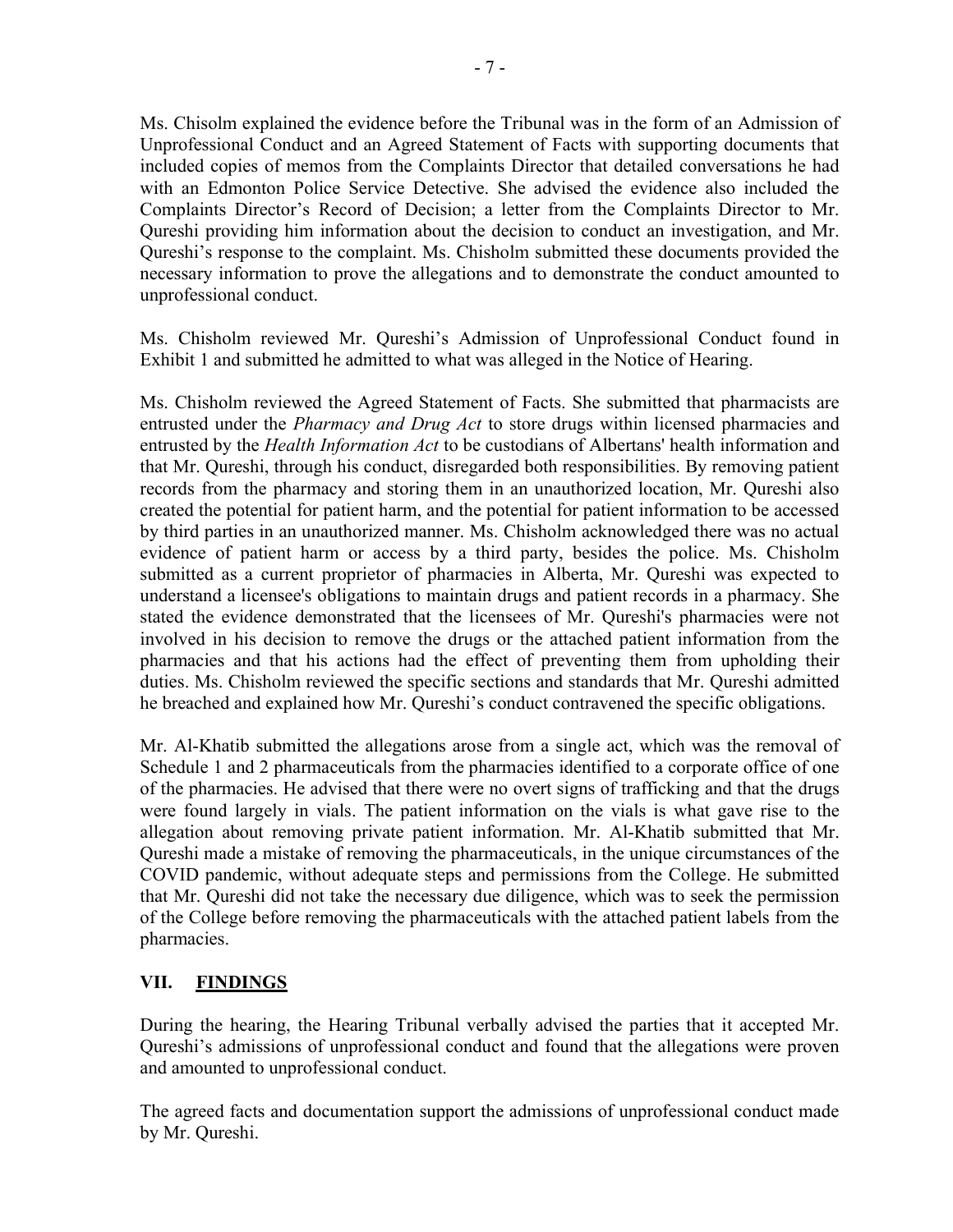Mr. Qureshi was the owner and proprietor of Copperstone Pharmacy, Evansdale Pharmacy, Health[y] Choice Pharmacy, Hudson Pharmacy, and Super Mark Drugs at all relevant times. On February 24, 2021, after being reported missing by his wife, Mr. Qureshi was located by Edmonton police at a residential apartment in Edmonton, located

which was in his name. He was alone and in medical distress. In the residential apartment, the police discovered a large quantity of previously dispensed patient-labelled pill bottles containing prescription drugs, as well as prescription ointments, syrups, and other dosage forms. Many of the drugs were expired or unused. In total, the police identified over 150 separate exhibits related to the prescription drugs found and they seized tens of thousands of pills. Edmonton Police Service drug experts estimated that one-third of the pills were substances under the Controlled Drugs and Substances Act and two-thirds were categorized under the *Food and Drug Act*. There were no signs of drug trafficking at the apartment and Mr. Qureshi was not charged criminally.

The apartment was not a personal residence or a licensed pharmacy but was a corporate office used by Mr. Qureshi to conduct business for the pharmacies, as well as a place to gather manufacturer-returned and expired drugs from the pharmacies for disposal during the ongoing COVID-19 pandemic. Mr. Qureshi brought the drugs from the pharmacies to the apartment as a method of managing loss prevention. At the apartment, he sorted the drugs for returns to the appropriate distributor or to be disposed of in an environmentally suitable manner. Mr. Qureshi believed it would have been unsafe to store and process the drugs at his home residence or at the pharmacies due to the ongoing pandemic. No staff or pharmacy licensees of the pharmacies were involved and none of the pharmacies had submitted an application to maintain pharmacy records at the apartment.

The facts demonstrate that Mr. Qureshi removed drugs, including Schedule 1 and 2 drugs, from the pharmacies and stored them at the residential apartment located at Edmonton, AB. It was also demonstrated that this location was not a licensed pharmacy. Accordingly, Allegation 1 is proven.

The pill bottes and other prescription items found at the apartment were labelled with personal health information from patients of the pharmacies. By removing the pill bottles and other items from the pharmacies and storing them at the apartment, Mr. Qureshi also removed records containing patient personal health information from the pharmacies and stored such information at the apartment. The facts indicate the pharmacies were not authorized to maintain pharmacy records at the apartment and Allegation 2 is proven.

The facts indicate that no staff or pharmacy licensees were involved or aware of Mr. Qureshi's actions. His removal of medications and patient personal health information without the licensee's knowledge prevented them from carrying out their obligations of operating the pharmacy in accordance with the Pharmacy and Drug Act and of ensuring records are kept under their care and control. Allegation 3 is proven.

The safety of the public and the integrity of the drug distribution system relies on pharmacists to store drugs sold to licensed pharmacies in accordance with the requirements of the *Pharmacy and Drug Act*. By relying on his authority as a pharmacist and pharmacy proprietor to take steps to store drugs outside of the licensed pharmacies without the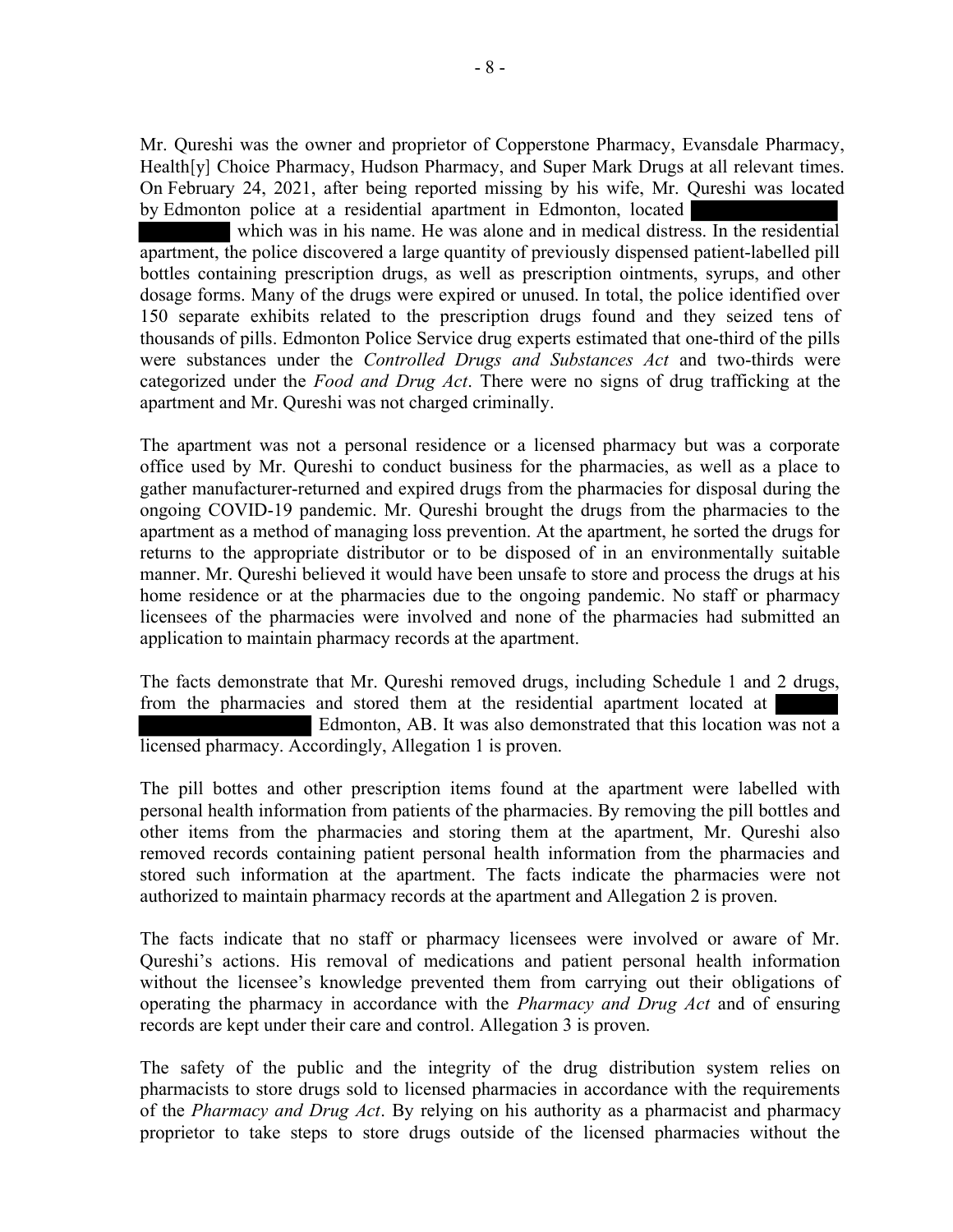knowledge of the pharmacies' licensees, Mr. Qureshi breached his statutory and regulatory obligations to the College and his conduct was unprofessional.

Mr. Qureshi's actions also demonstrate a failure to exercise the professional and ethical judgment expected and required of an Alberta pharmacist and pharmacy proprietor. Pharmacists are entrusted under the Pharmacy and Drug Act to store drugs within licensed pharmacies and entrusted by the *Health Information Act* to be custodians of Albertans' health information. By removing patient records from the pharmacy and storing them in an unauthorized location, Mr. Qureshi disregarded both responsibilities. He also created the potential for patient harm, and the potential for that patient information to be accessed by third parties in an unauthorized manner. By storing patient information outside of a licensed pharmacy, at a location where no pharmacy was authorized by the College to maintain pharmacy records, and without the knowledge of the licensees, Mr. Qureshi's conduct had the potential to cause patient harm and decreased the public's trust in the profession. Patients expect both appropriate steps towards confidentiality and environmental stewardship when they return drugs and records containing personal health information to their pharmacy. Proprietors are required to ensure that licensees are capable of and supported in managing the practice of pharmacists in their licensed pharmacy and ensuring that the Pharmacy and Drug Act, its regulations and the Standards for the Operation of Licensed Pharmacies are complied with. In removing both drugs and records from the pharmacies, Mr. Qureshi failed to uphold these obligations and his conduct was unprofessional.

With respect to the specific standards that are cited in the Notice of Hearing:

- 1. Mr. Qureshi breached Standard 1.1 of the Standards of Practice for Pharmacists and Pharmacy Technicians by not acting in accordance with the HPA, the Pharmacy and Drug Act, its regulations, and the Standards for the Operation of Licensed Pharmacies, the Code of Ethics, and the Health Information Act.
- 2. Mr. Qureshi breached Standard 1.2 of the Standards of Practice for Pharmacists and Pharmacy Technicians by not complying with the letter and spirit of the law to ensure that the public and each patient receives full protection.
- 3. Mr. Qureshi breached Standard 2.1(e) of the Standards of Practice for Pharmacists and Pharmacy Technicians by not making decisions in the best interest of the patient when he removed patient information, which he had a duty to keep confidential, from a licensed pharmacy to a place that was not authorized to store patient records.
- 4. Mr. Qureshi breached Principle 1 and Principle 4 of the Code of Ethics because patient records were removed from the pharmacy and stored at an unauthorized location that could have been accessed by third parties who did not have the authority to access that information.
- 5. Principle 6(3) of the Code of Ethics requires pharmacists to act as a steward for the environment by providing safe disposal of drugs, non-prescription medications, and health-related products, and to support other environmental initiatives related to the pharmacy. Mr. Qureshi contravened this requirement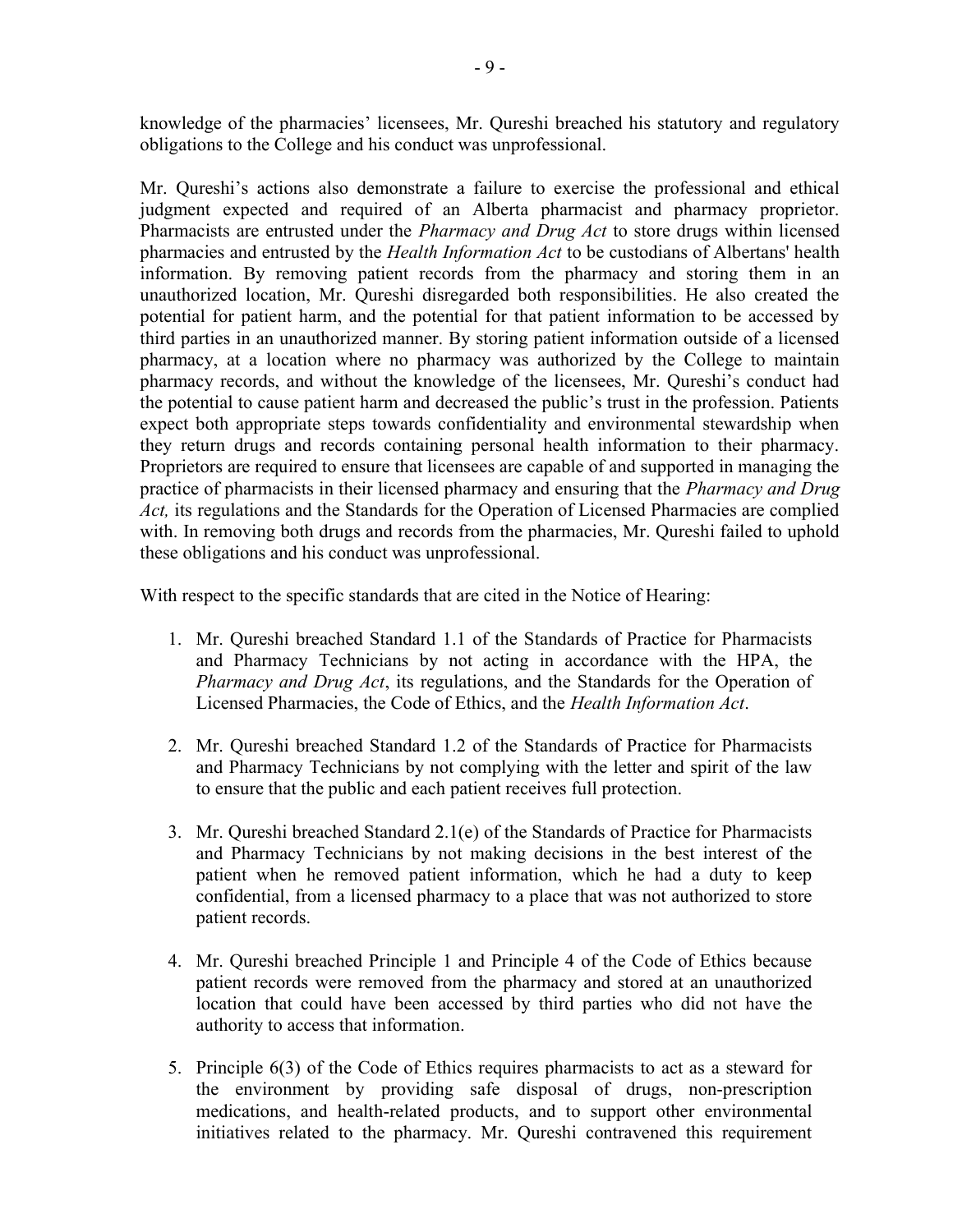when he brought drugs outside of a licensed pharmacy and outside of the intended drug distribution system, which was against the *Pharmacy and Drug Act*, and created more of an opportunity for drugs to be diverted.

- 6. Mr. Qureshi breached Principle 10 of the Code of Ethics by not complying with the letter and spirit of the law that governs the practice of pharmacy.
- 7. As Mr. Qureshi was a custodian, he breached s.60 and s.107 of the Health Information Act by removing patient records outside of the pharmacy and to an unauthorized storage location.
- 8. Section 8(1) of the Health Information Regulation requires a custodian to identify and maintain a written record of the administrative, and technical and physical safeguards in respect of that information, and s.8(6) requires the custodian to ensure that its affiliates are aware of and adhere to the custodian's administrative, technical and physical safeguards. Mr. Qureshi did not allow the licensee of the pharmacies to fulfill their duty, and he also did not adhere to any safeguards that were in place.
- 9. Section 3 of the *Pharmacy and Drug Act* states no person shall provide a pharmacy service, which includes storing drugs, unless that service is provided from a licensed pharmacy with an appropriate category of license and in accordance with the Act and conditions imposed on the license. Similarly, the legislation requires Schedule 1 and Schedule 2 drugs to only be stored in a licensed pharmacy in the dispensary or another secure site authorized by the Standards for the Operation of Licensed Pharmacies. This does not extend to the storage of drugs in a corporate office. Mr. Qureshi contravened these requirements by storing the drugs at the Apartment.
- 10. Under the Pharmacy and Drug Regulation, a licensee must retain records which deal with patient information at the pharmacy and a proprietor must take reasonable steps to ensure the licensee complies with the licensee's duties. Mr. Qureshi did not comply with these obligations because he did not ensure that the licensee was complying with their duties because he in fact prevented them from complying with their duties.

In light of the above, Mr. Qureshi engaged in unprofessional conduct that displayed a lack of judgment in the provision of professional services, that contravened the Code of Ethics, the Standards of Practice, and other legislation, that harmed the integrity of the regulated profession of pharmacy, and that was detrimental to the best interests of the public.

#### VIII. SUBMISSIONS ON SANCTION

The Hearing Tribunal invited the parties to make submissions with respect to sanction. Ms. Chisholm advised the Hearing Tribunal that the parties had agreed to a Joint Submission on Sanction, which was entered as Exhibit 2. The Joint Submission on Sanctions specified that:

1. Mr. Qureshi's practice permit shall be suspended for 12 months, with: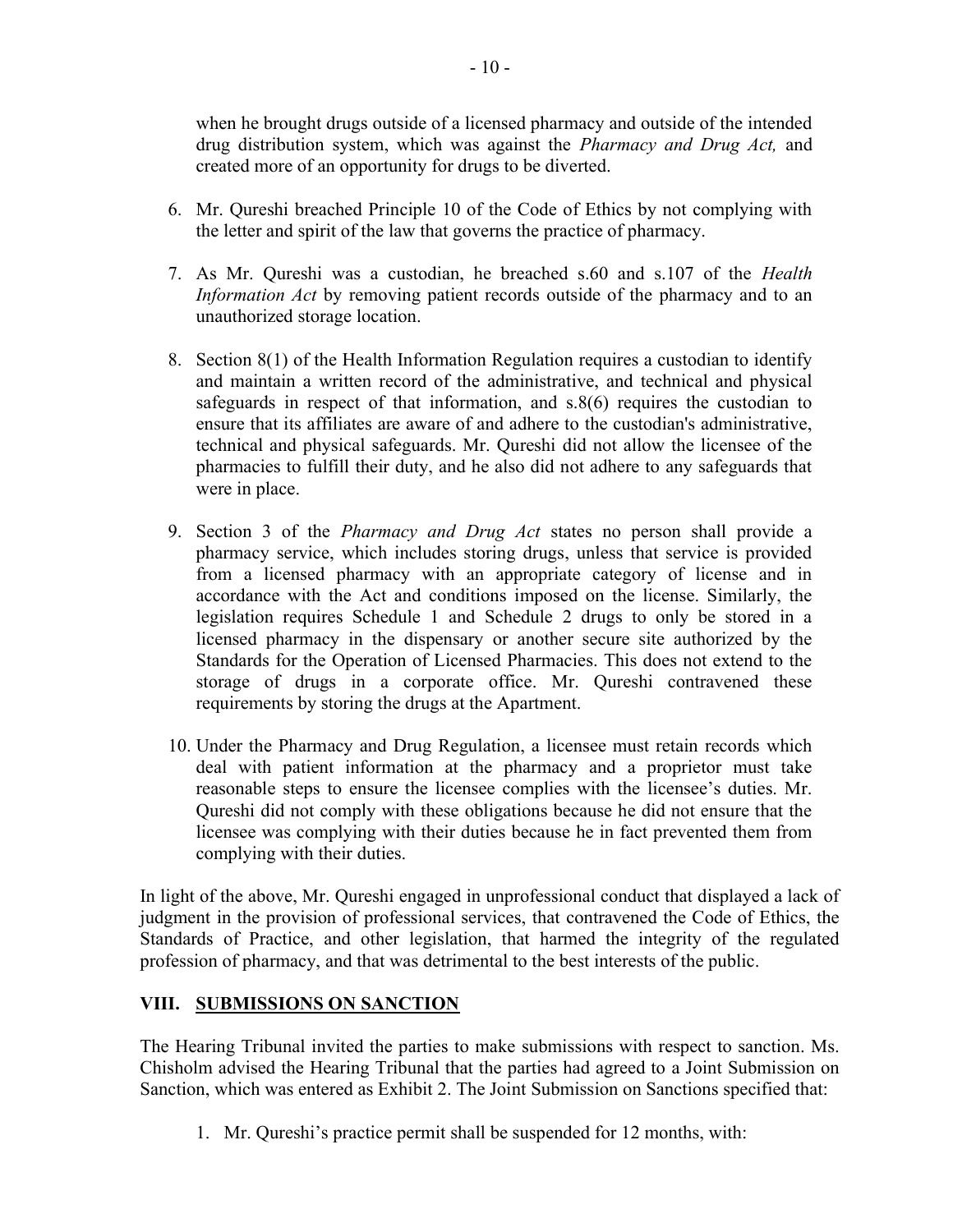- a. 3 months to be served on dates acceptable to the Complaints Director and completed within 6 months from the date the Hearing Tribunal issues its written decision; and
- b. 9 months to be held in abeyance pending there being no further concerns about Mr. Qureshi removing drugs or patient records from a pharmacy in an unauthorized manner or preventing a licensee from carrying out their obligations under the Pharmacy and Drug Act coming to the attention of the Complaints Director and referred to an investigation for a period of 3 years from the date the Hearing Tribunal issues its written decision.
- 2. Mr. Qureshi shall successfully pass the College's Ethics & Jurisprudence Exam and provide proof of same to the Complaints Director before Mr. Qureshi's suspension in Order 1(a) is lifted.
- 3. Mr. Qureshi shall pay a fine of \$2,500 for Allegation 1, \$2,500 for Allegation 2 and \$5,000 for Allegation 3, for a total fine of \$10,000. Payment will occur in accordance with a payment schedule satisfactory to the Hearings Director. The fine shall be paid in full within one (1) year of the date Mr. Qureshi receives a copy of the Hearing Tribunal's written decision.
- 4. Mr. Qureshi shall provide a copy of the Hearing Tribunal's written decision in this matter to any pharmacy employer or licensee of a pharmacy in which he works, or in which he is an owner or proprietor, for a period of five (5) years, commencing on the date he receives a copy of the Hearing Tribunal's written decision.
- 5. If the Complaints Director refers concerns about Mr. Qureshi removing drugs or patient records from a pharmacy in an unauthorized manner or preventing a licensee from carrying out their obligations under the Pharmacy and Drug Act to a hearing within five years from the date the Hearing Tribunal issues its written decision, the Complaints Director shall be at liberty to direct that Mr. Qureshi not be permitted to serve as the owner, proprietor or licensee of a pharmacy for five (5) years, commencing one month from the date the Complaints Director provides notice to Mr. Qureshi of the Complaints Director's intention to effect this order. If the Complaints Director does not refer concerns about Mr. Qureshi removing drugs or patient records from a pharmacy in an unauthorized manner or preventing a licensee from carrying out their obligations under the Pharmacy and Drug Act to a hearing within five years from the date the Hearing Tribunal issues its written decision, this order shall expire.
- 6. Mr. Qureshi shall be responsible for payment of all costs of the investigation and hearing. Payment will occur in accordance with a payment schedule satisfactory to the Hearings Director. The costs shall be paid in full within 24 months of the date he receives a copy of the Hearing Tribunal's written decision.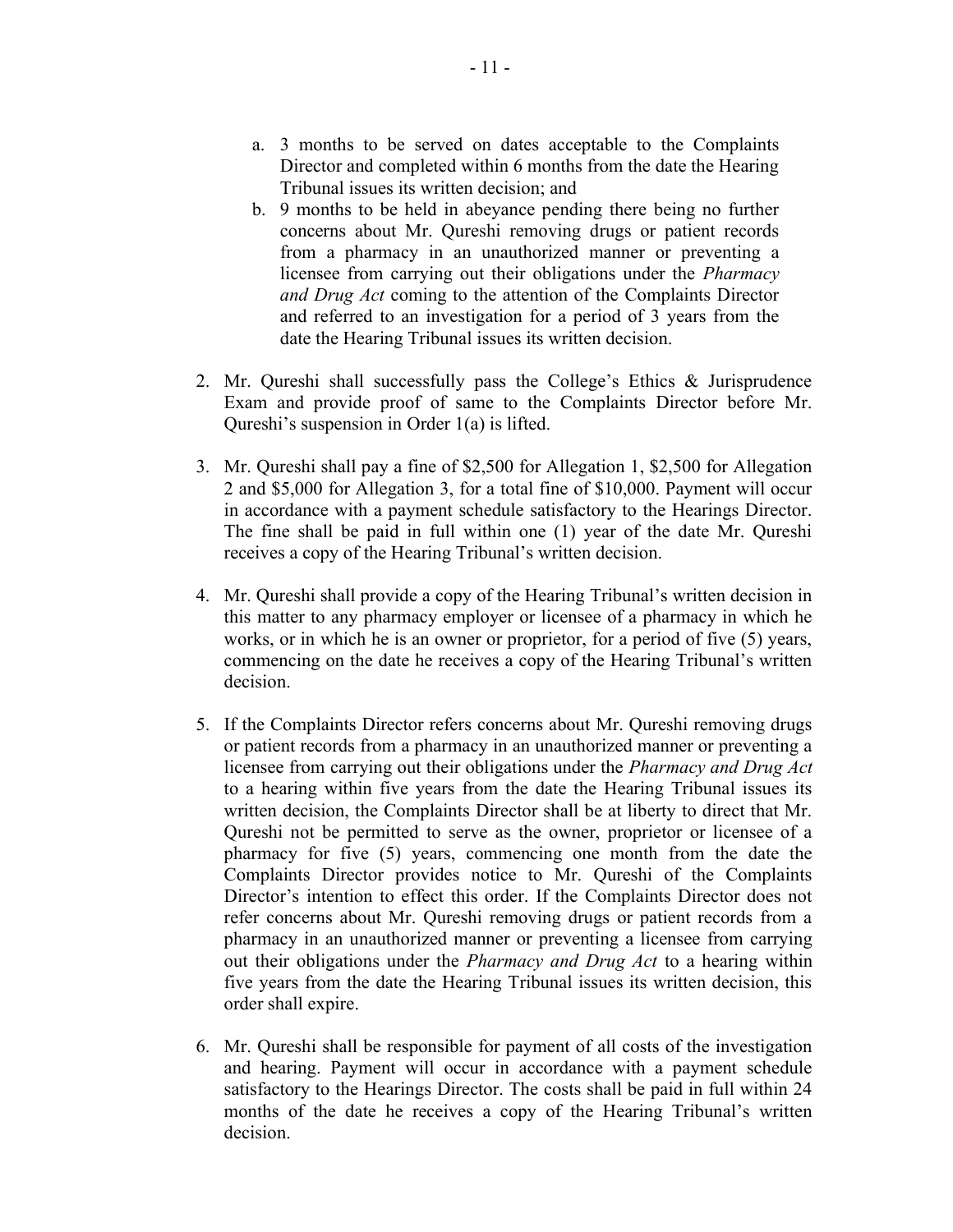Ms. Chisholm submitted the Hearing Tribunal's decision on sanction should reflect sanctioning principles, as they apply to this case, that serve the following purposes: the protection of the public, the maintenance of the integrity of the profession, the fairness to the investigated member, and deterrence to Mr. Qureshi specifically and the profession more generally.

She submitted the Hearing Tribunal may find it useful to consider the factors set out in the case of Jaswal v. Newfoundland Medical Board in determining whether the four purposes were served.

With respect to the nature and gravity of the allegations, Ms. Chisholm submitted Mr. Qureshi disregarded the authorities granted to pharmacists as well as his responsibilities of the custodian of health information and his obligations as a proprietor of pharmacies. Mr. Qureshi used the authority entrusted to him as a pharmacist and as a proprietor of the pharmacies to remove drugs contrary to the *Pharmacy and Drug Act*. He also used his authority as a pharmacist and a custodian of health information to remove patient records in a form of labelled vials from the pharmacies, contrary to the Health Information Act and the Pharmacy and Drug Act, the Standards of Practice and the Code of Ethics. This conduct had the effect of prohibiting the licensees of his pharmacies from fulfilling their obligations under the *Pharmacy and Drug Act* and to ensure that patient records were kept under their care and control.

Ms. Chisholm advised that Mr. Qureshi had been registered with the College since December 2001 and that he had previously been a licensee for 15 years. While inexperience may be a mitigating factor in some cases, Ms. Chisholm submitted it was not a mitigating factor as Mr. Qureshi should have recognized that his removal of drugs and the attached patient records from the pharmacies was not permitted and that he was preventing the licensees from fulfilling their own obligations.

Ms. Chisholm advised that the Complaints Director was not aware of any prior findings of unprofessional conduct against Mr. Qureshi.

With respect to the number of times the offence was proven to occurred, Ms. Chisholm stated this was a single type of conduct, but the evidence was that there was a significant number of drugs, and this would suggest there was a pattern of conduct as Mr. Qureshi removed drugs from more than one of the pharmacies on more than one occasion.

Ms. Chisholm submitted Mr. Qureshi's acknowledgement that his behavior was unacceptable and did not meet the ethical and professional standards expected of a pharmacist through his admission of the allegations in the Notice of Hearing was a mitigating factor. She also acknowledged that Mr. Qureshi's cooperation allowed the proceedings to occur in an efficient manner.

Ms. Chisholm acknowledged the Complaints Director was not aware of any impact on an offended patient but stated there was the potential to cause patient harm based on the unauthorized removal and storage of patient records from the pharmacies.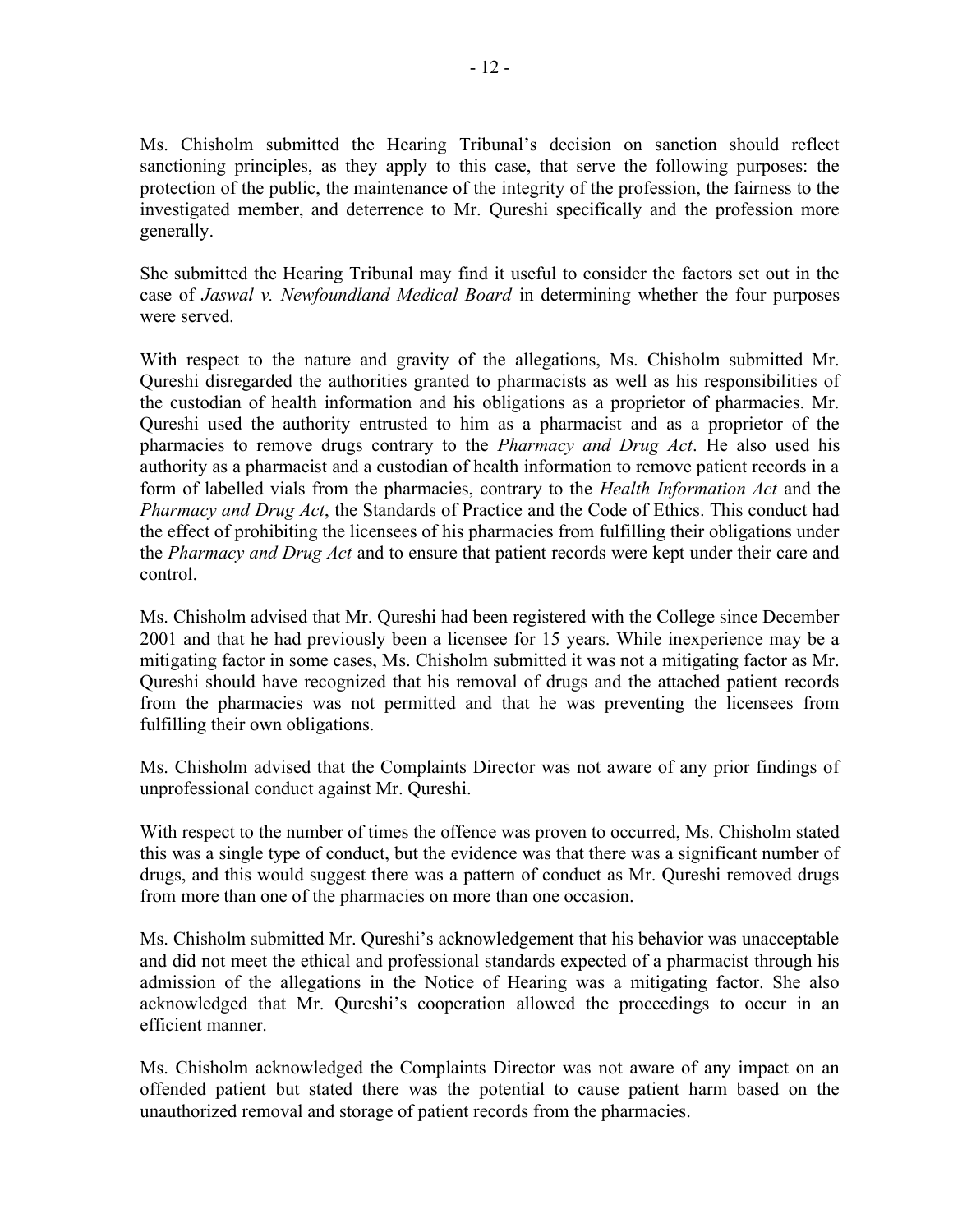Ms. Chisholm spoke of the need for sanctions to have a deterrent effect against Mr. Qureshi specifically and to the profession generally. She submitted there was a deterrent effect in almost all the sanctions. She submitted the orders would remind Mr. Qureshi as well as other regulated members and proprietors of the importance of upholding their obligations and would demonstrate there are significant consequences if one fails to do so.

Ms. Chisholm submitted the next factor is the need to maintain public confidence in the integrity of the pharmacy profession. She stated it was important that discipline proceedings send a clear message to legislators and to the public that the profession takes its statutory and regulatory obligations seriously and that if pharmacy professionals do not, there will be serious and appropriate sanctions.

Ms. Chisholm submitted the conduct was serious and was clearly outside of what is permitted.

Finally, Ms. Chisholm advised that there were no similar cases that were found to put before the Hearing Tribunal to act as a guide. Nonetheless, based on the other factors, Ms. Chisholm submitted the sanctions proposed in the Joint Submission on Sanction were fair and appropriate as:

- 1. The 12-month suspension, with 3 months to be served and 9 months to be held in abeyance pending no further concerns coming to the attention of the Complaints Director and being referred to an investigation, was intended to have a serious deterrent effect on Mr. Qureshi, as well as the profession as a whole.
- 2. Mr. Qureshi had been licensed with the College for over 20 years, so it was useful for him to take the Ethics & Jurisprudence Exam to remind him of the obligations of a pharmacist and the Code of Ethics that he is required to uphold as a regulated member of the profession, as well as a proprietor.
- 3. The College has the authority to order fines up to \$10,000 per allegation to a maximum fine of \$50,000 in total. A moderate, but still significant amount of fines, for each allegation was appropriate in this case.
- 4. Providing a copy of the Hearing Tribunal's written decision to any pharmacy employer or licensee of a pharmacy in which he works, or in which he is an owner or proprietor, is appropriate as Mr. Qureshi's conduct is something that is important for the licensees or pharmacy employers to know about. In addition, it would help hold Mr. Qureshi accountable for not engaging in similar behaviour in the future.
- 5. The order permitting the Complaints Director to direct that that Mr. Qureshi not be permitted to serve as an owner, proprietor or a licensee of a pharmacy for a further 5-year period if further concerns arose about the same conduct at issue in this case serves as perhaps the most significant deterrent and is intended to let the public know that the College takes Mr. Qureshi's conduct seriously and that it will not tolerate similar conduct from him into the future. This is a serious order and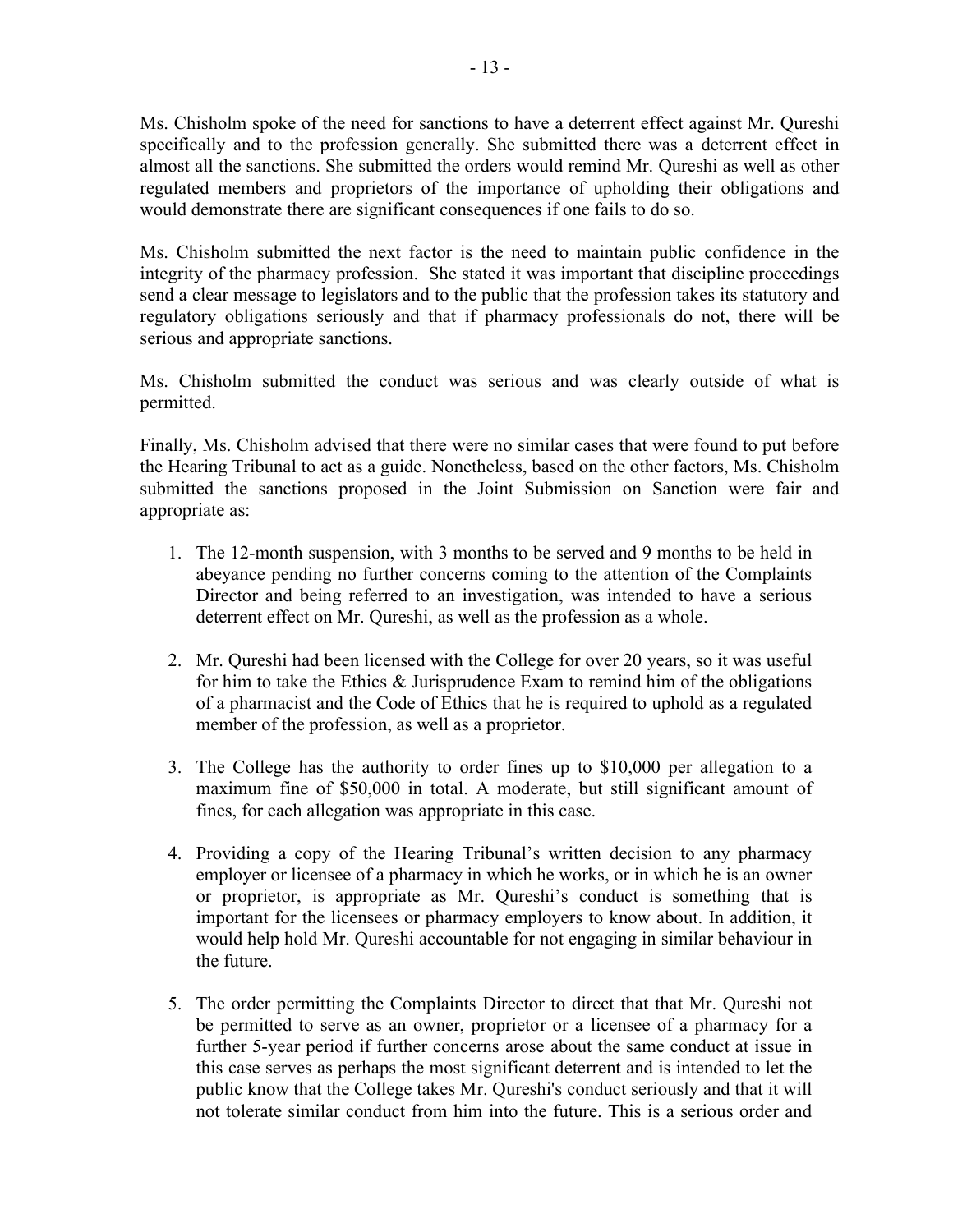should not be taken lightly. It should be seen as an understanding on Mr. Qureshi's part that he does not intend to engage in similar conduct in the future.

6. With respect to costs, it is appropriate that an investigated member be responsible for at least a portion of the costs of the hearing as the profession generally should not be accountable for paying for a member's unprofessional conduct.

Ms. Chisholm encouraged the Hearing Tribunal to accept the Joint Submission on Sanction. While she acknowledged the Hearing Tribunal is the decision maker, she referred to  $R$ .  $\nu$ . Anthony-Cook. This case defines a "public interest test" for decision-makers evaluating a joint-submission on sanctions. The public interest test says that the decision-maker should not depart from a joint submission on sanctions unless the proposed sanctions would bring the administration of justice into disrepute or would be contrary to the public interest. She submitted this is a "very stringent test". Ms. Chisholm also referred to the Bradley v. Ontario College of Teachers decision which accepted that this public interest test is the correct test that should be applied in professional discipline hearings.

In conclusion, Ms. Chisholm submitted the joint submission on sanction meets the purposes of sentencing, as well as the public interest test. She submitted the orders would ensure specific deterrence for Mr. Qureshi and send a message of general deterrence to the profession. The sanctions are also serious enough to protect the public and the integrity of the profession going forward.

Mr. Al-Khatib submitted this case involved a mistake due to unique circumstances. The fact there was no similar case reflects the unique circumstances of the situation. He advised Mr. Qureshi had taken responsibility for that mistake and he had acknowledged that while that mistake created a risk of harm that should be sanctioned, it did not harm anyone other than himself.

Mr. Al-Khatib stated this was not the type of infraction that was driven by intent for some sort of material gain or personal benefit or profit and that this was a serious administrative mistake. He advised Mr. Qureshi's actions were not meant to result in any type of financial profit or personal benefit and none accrued. Instead, Mr. Qureshi suffered both financially and personally as a result of this mistake already. Mr. Al-Khatib submitted that, although there was no evidence of financial suffering, Mr. Qureshi had to take time away from work due to the health situation that arose, as well as the stress of dealing with being subject to the professional discipline proceedings.

More importantly, Mr. Al-Khatib submitted that Mr. Qureshi demonstrated he wanted to make up for his mistakes. He had done so by working with the College to streamline the proceedings, ensure that witnesses were not put through the difficult of proceeding, keep costs to a minimum, and preserve administration and judicial economy. Mr. Al-Khatib also advised that this was the first infraction of any kind in Mr. Qureshi's long and otherwise distinguished career. Mr. Qureshi was the proprietor of four pharmacies, and he benefited the community through his work and proprietorship.

Mr. Al-Khatib submitted the panel should consider the high bar for rejecting or modifying a joint submission. He stated it was only in circumstances where the panel was convinced that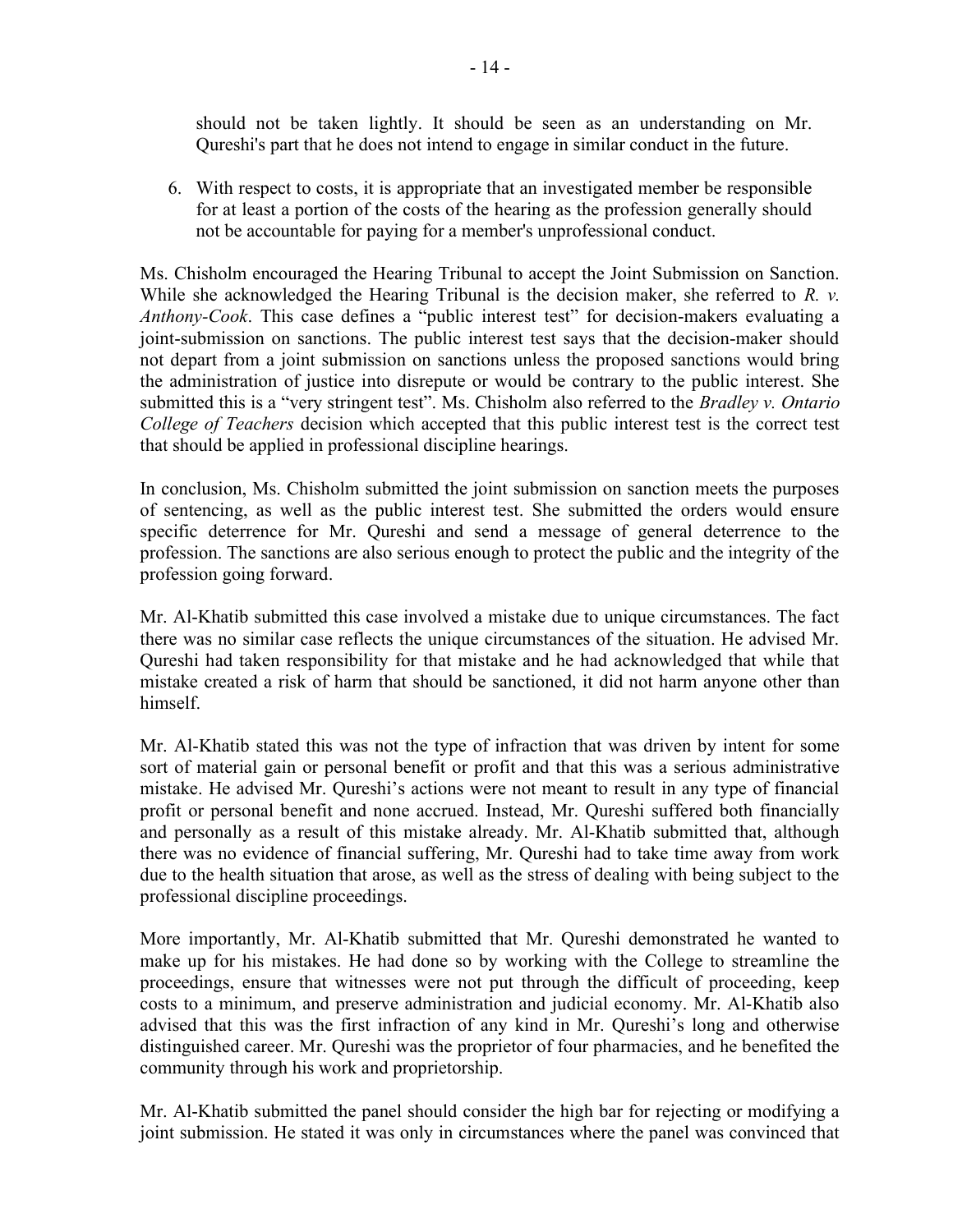the sanctions would bring the public administration of the profession into disrepute or that public confidence would be harmed. He submitted the sanctions would have a significant deterrent effect as there were serious penalties both in terms of costs and in terms of the orders, many of which were designed to incentivize compliance and good behavior going forward to and to ensure this is the last time Mr. Qureshi was before a tribunal. Mr. Qureshi agreed to the serious sanctions because of his confidence that he would not be before a tribunal again and that no other complaints would be made.

Mr. Qureshi provided a statement in which he apologized for the mistake that happened. He advised he took responsibility for the medications due to events related to COVID.

### IX. ORDERS

The Hearing Tribunal assessed the Joint Submission on Sanctions for appropriateness of sanction and the submissions by both parties were reviewed. The Hearing Tribunal accepted the Joint Submission on Sanctions.

The Hearing Tribunal acknowledges that deference should be provided to joint submissions on sanctions and acknowledges that the Tribunal ought not to depart from the agreed upon sanctions unless they would bring the administration of justice into disrepute or be contrary to the public interest.

The Hearing Tribunal considered that sanctions must serve several purposes: public protection, maintenance of the profession's integrity, fairness to Mr. Qureshi and specific and general deterrence. The Hearing Tribunal considered the factors from the Jaswal decision to determine if the agreed upon sanctions served the purposes. The Tribunal balanced the seriousness of the conduct which involved a disregard for patient confidentiality, and which breached a number of professional and statutory obligations, the fact that Mr. Qureshi was not a new pharmacist, and the indication of the repeated nature of the conduct with Mr. Qureshi's admission of unprofessional conduct, the fact that this was Mr. Qureshi's first complaint, and his personal circumstances. The Tribunal also considered if the sanctions would bring the administration of justice into disrepute or be contrary to the public interest.

In examining the proposed sanctions, the 12-month suspension, with three months being served and nine months being held in abeyance, and the fines that total \$10,000 are significant sanctions and demonstrate the seriousness of Mr. Qureshi's conduct. The Tribunal agreed that these sanctions will have a serious deterrent effect on Mr. Qureshi, as well as the profession as a whole. This will provide protection to the public by reducing the risk that other pharmacists will similarly remove drugs and patient personal information to an unauthorized location. The sanctions also demonstrate that this conduct is unacceptable and that it will not be tolerated. They maintain the public's confidence in the integrity of the profession as there is a clear demonstration that the removal of drugs and patient information will be taken seriously. These sanctions reflect the seriousness of Mr. Qureshi's disregard for the authorities and privileges granted to pharmacists, as well as his responsibilities of the custodian of health information and his obligations as a proprietor of pharmacies.

The Hearing Tribunal also recognized the value of the requirement to provide a copy of the Hearing Tribunal's written decision to any pharmacy employer or licensee of a pharmacy in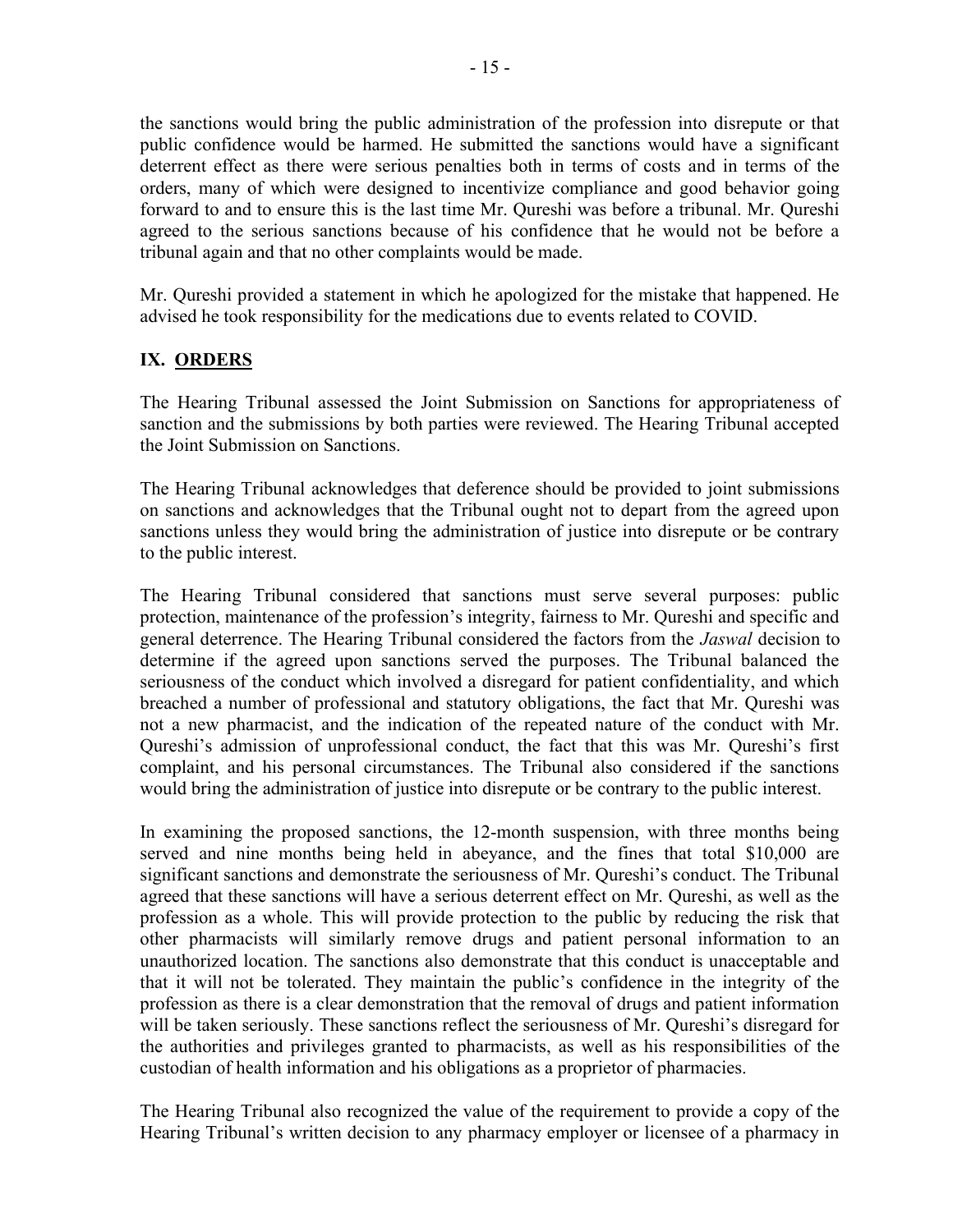which Mr. Qureshi works, or in which he is an owner or proprietor, for a period of five years. This serves as an educational tool for the profession, a deterrent for Mr. Qureshi and the profession, and an important safeguard for the public.

The Ethics & Jurisprudence Exam will also protect the public by ensuring that Mr. Qureshi is reminded of his obligations as a professional and by providing an opportunity for Mr. Qureshi to engage in ongoing rehabilitation.

The Hearing Tribunal agreed that the order permitting the Complaints Director to direct that that Mr. Qureshi not be permitted to serve as an owner, proprietor, or a licensee of a pharmacy for a further 5-year period if further concerns arose about the same conduct at issue in this case serves as perhaps the most significant deterrent. This sanction also protects the public and demonstrates to the public that the profession takes Mr. Qureshi's conduct seriously and that it will not tolerate similar conduct from him into the future. This is a serious order and should not be taken lightly.

It is appropriate that Mr. Qureshi be responsible for costs of the hearing and investigation, as it was his conduct that necessitated the proceedings. While his admissions and cooperation allowed the matter to proceed efficiently and at a lower cost, he has agreed to be responsible for the full costs.

In light of the above, the Hearing Tribunal found that the agreed upon sanctions met the purposes of sanctions and found that they met the public interest test. Accordingly, the Hearing Tribunal accepted the Joint Submission on Sanctions and made the following orders pursuant to Section 82 of the HPA:

- 1. Mr. Qureshi's practice permit shall be suspended for 12 months, with:
	- a. Three (3) months to be served on dates acceptable to the Complaints Director and completed within six (6) months from the date the Hearing Tribunal issues its written decision; and
	- b. Nine (9) months to be held in abeyance pending there being no further concerns about Mr. Qureshi removing drugs or patient records from a pharmacy in an unauthorized manner or preventing a licensee from carrying out their obligations under the Pharmacy and Drug Act coming to the attention of the Complaints Director and referred to an investigation for a period of three (3) years from the date the Hearing Tribunal issues its written decision.
- 2. Mr. Qureshi shall successfully pass the College's Ethics & Jurisprudence Exam and provide proof of same to the Complaints Director before Mr. Qureshi's suspension in Order 1(a) is lifted.
- 3. Mr. Qureshi shall pay a fine of \$2,500 for Allegation 1, \$2,500 for Allegation 2 and \$5,000 for Allegation 3, for a total fine of \$10,000. Payment will occur in accordance with a payment schedule satisfactory to the Hearings Director.